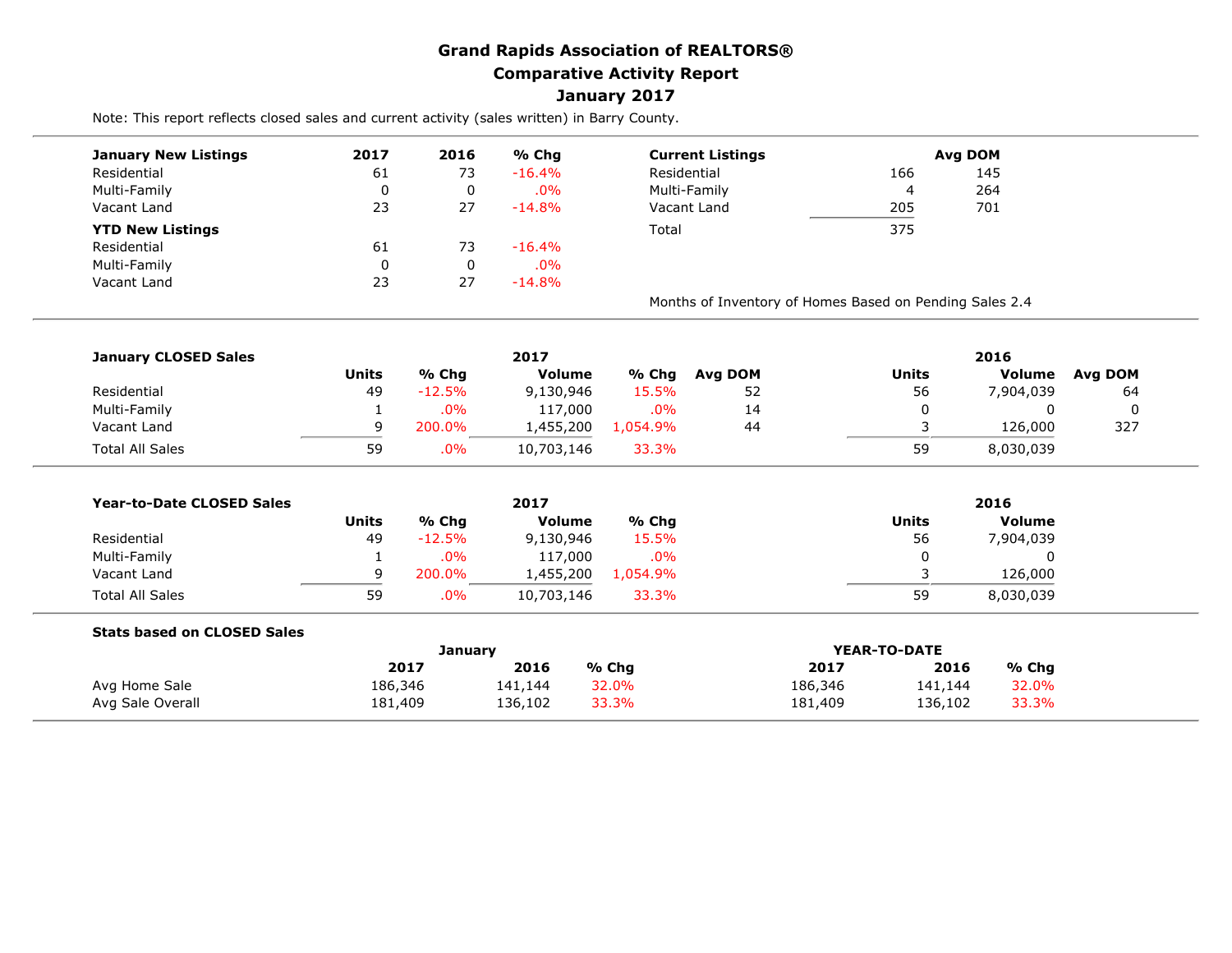| <b>January Pending Sales</b>        |                |           | 2017          |          | 2016    |         |                |           |         |  |  |
|-------------------------------------|----------------|-----------|---------------|----------|---------|---------|----------------|-----------|---------|--|--|
|                                     | <b>Units</b>   | % Chg     | <b>Volume</b> | % Chg    | Avg DOM |         | <b>Units</b>   | Volume    | Avg DOM |  |  |
| Residential                         | 68             | 21.4%     | 11,183,804    | 53.7%    | 52      |         | 56             | 7,277,273 | 70      |  |  |
| Multi-Family                        | 0              | .0%       |               | .0%<br>0 | 0       |         | 0              | 0         | 0       |  |  |
| Vacant Land                         | 6              | $-25.0%$  | 348,800       | $-76.4%$ | 224     |         | 8              | 1,476,060 | 141     |  |  |
| <b>Total All Sales</b>              | 74<br>15.6%    |           | 11,532,604    | 31.8%    |         |         | 64             | 8,753,333 |         |  |  |
|                                     |                |           |               |          |         |         |                |           |         |  |  |
| <b>Year-to-Date PENDING Sales</b>   | 2017           |           |               |          |         | 2016    |                |           |         |  |  |
|                                     | <b>Units</b>   | % Chg     | <b>Volume</b> | % Chg    |         |         | <b>Units</b>   | Volume    |         |  |  |
| Residential                         | 68             | 21.4%     | 11,183,804    | 53.7%    |         | 56      |                | 7,277,273 |         |  |  |
| Multi-Family                        | 0              | .0%       |               | .0%<br>0 |         |         |                | 0         |         |  |  |
| Vacant Land                         | 6              | $-25.0\%$ | 348,800       | $-76.4%$ |         |         | 8<br>1,476,060 |           |         |  |  |
| <b>Total All Sales</b>              | 74             | 15.6%     | 11,532,604    | 31.8%    |         |         | 64             | 8,753,333 |         |  |  |
| <b>Stats based on PENDING Sales</b> |                |           |               |          |         |         |                |           |         |  |  |
|                                     | <b>January</b> |           |               |          |         |         | YEAR-TO-DATE   |           |         |  |  |
|                                     |                | 2017      | 2016          | % Chg    |         | 2017    | 2016           | $%$ Chg   |         |  |  |
| Avg Home Sale                       | 164,468        |           | 129,951       | 26.6%    |         | 164,468 | 129,951        | 26.6%     |         |  |  |
| Avg Sale Overall                    | 155,846        |           | 136,771       | 13.9%    |         | 155,846 | 136,771        | 13.9%     |         |  |  |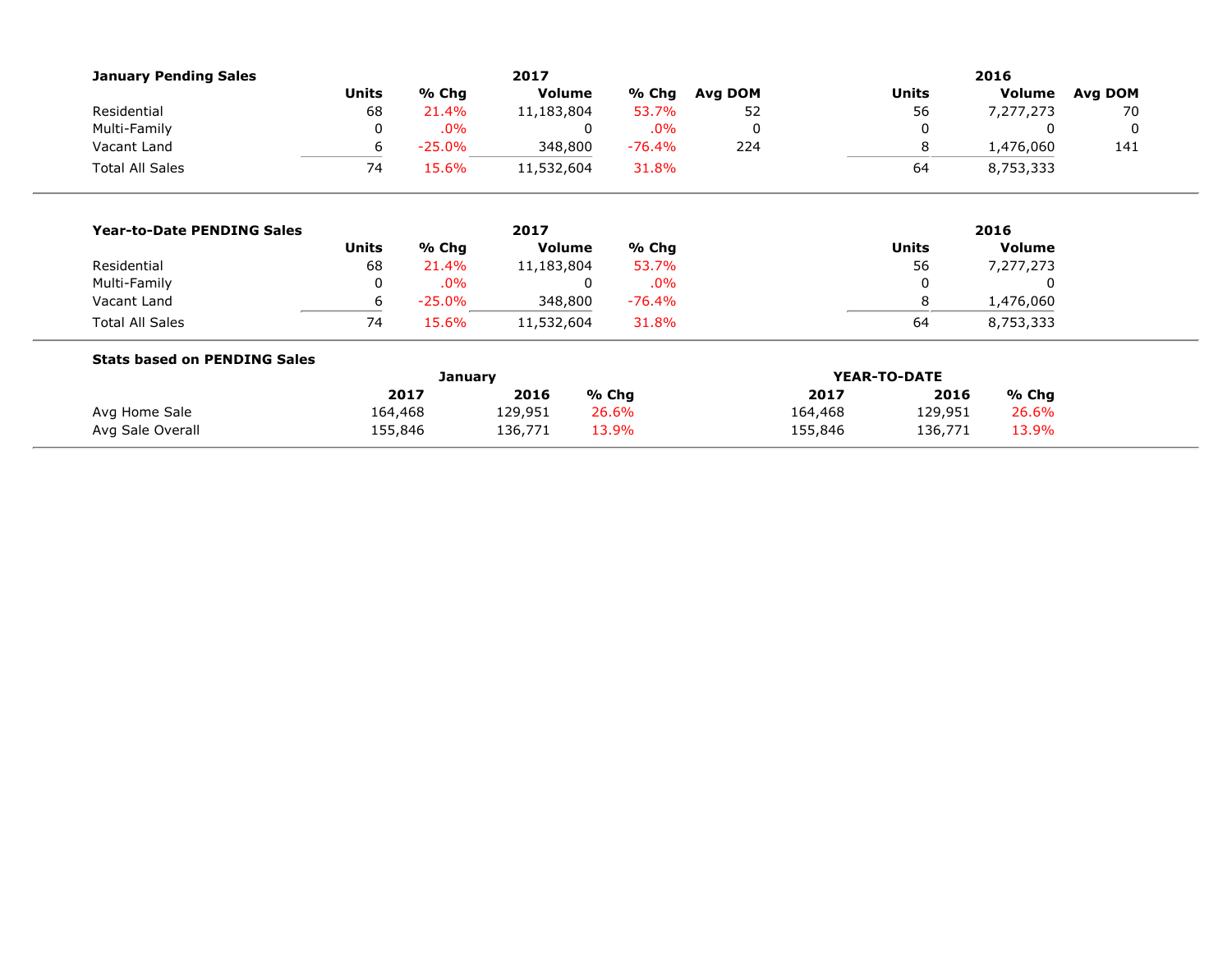## **2017 Sales of Residential Single Family Homes by Price Class**

|                    | <b>January</b> |               |              |               | <b>YTD</b>    |               |         |               |  |  |
|--------------------|----------------|---------------|--------------|---------------|---------------|---------------|---------|---------------|--|--|
|                    | <b>Closed</b>  | $\frac{1}{2}$ | Pending      | $\frac{9}{6}$ | <b>Closed</b> | $\frac{1}{2}$ | Pending | $\frac{1}{2}$ |  |  |
| Under to 19,999    | 0              | .0            |              | 1.5           | 0             | .0            |         | 1.5           |  |  |
| 20,000 to 29,999   |                | 2.0           |              | 4.4           |               | 2.0           | 3       | 4.4           |  |  |
| 30,000 to 39,999   | 0              | .0            | <sup>0</sup> | .0            | 0             | .0            | 0       | .0            |  |  |
| 40,000 to 49,999   |                | 2.0           | 0            | 0.            |               | 2.0           | 0       | .0            |  |  |
| 50,000 to 59,999   |                | 2.0           |              | 1.5           |               | 2.0           |         | 1.5           |  |  |
| 60,000 to 69,999   |                | 6.1           | 4            | 5.9           |               | 6.1           | 4       | 5.9           |  |  |
| 70,000 to 79,999   |                | 2.0           | 3            | 4.4           |               | 2.0           | 3       | 4.4           |  |  |
| 80,000 to 89,999   |                | 6.1           | 4            | 5.9           |               | 6.1           |         | 5.9           |  |  |
| 90,000 to 99,999   | 3              | 6.1           | 4            | 5.9           |               | 6.1           | 4       | 5.9           |  |  |
| 100,000 to 119,999 | 6              | 12.2          | 11           | 16.2          | 6             | 12.2          | 11      | 16.2          |  |  |
| 120,000 to 139,999 | 2              | 4.1           | 4            | 5.9           |               | 4.1           | 4       | 5.9           |  |  |
| 140,000 to 159,999 | 5              | 10.2          | 4            | 5.9           | 5             | 10.2          | 4       | 5.9           |  |  |
| 160,000 to 179,999 | 5              | 10.2          | 10           | 14.7          | 5             | 10.2          | 10      | 14.7          |  |  |
| 180,000 to 199,999 |                | 4.1           | 3            | 4.4           |               | 4.1           | 3       | 4.4           |  |  |
| 200,000 to 249,999 |                | 14.3          |              | 10.3          |               | 14.3          |         | 10.3          |  |  |
| 250,000 to 299,999 |                | 2.0           | 6            | 8.8           |               | 2.0           | 6       | 8.8           |  |  |
| 300,000 to 399,999 | 5.             | 10.2          |              | 2.9           | 5             | 10.2          | 2       | 2.9           |  |  |
| 400,000 to 499,999 |                | 2.0           | 0            | $\cdot$ 0     |               | 2.0           | 0       | .0            |  |  |
| 500,000 to 599,999 |                | .0            |              | .0            |               | .0            | 0       | .0            |  |  |
| 600,000 to 699,999 |                | 2.0           | 0            | .0            |               | 2.0           | 0       | .0            |  |  |
| 700,000 to 799,999 |                | 2.0           | 0            | .0            |               | 2.0           | 0       | .0            |  |  |
| 800,000 to 899,999 | 0              | .0            | 0            | .0            | 0             | .0            | 0       | .0            |  |  |
| 900,000 to 999,999 | 0              | .0            | 0            | .0            | 0             | .0            | 0       | .0            |  |  |
| 1,000,000 or over  | 0              | $\cdot$ 0     | 1            | 1.5           | 0             | .0            | 1       | 1.5           |  |  |